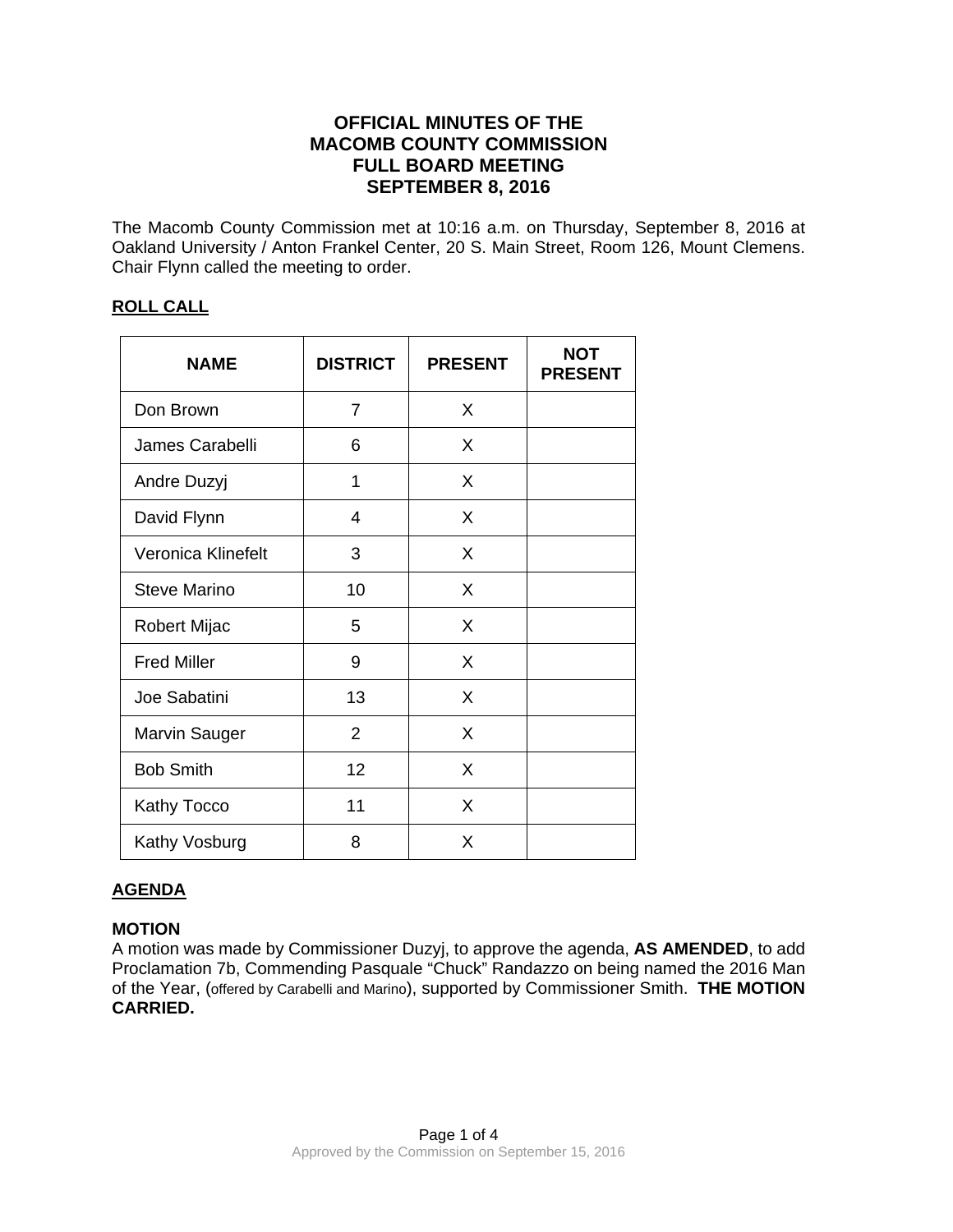#### **MINUTES**

A motion was made by Commissioner Brown, to approve the minutes dated August 18, 2016 (after grammatical errors are corrected on the Veterans Affairs Commission roll call votes) and September 6, 2016, supported by Commissioner Smith. **THE MOTION CARRIED.** 

#### **PUBLIC PARTICIPATION**

None

#### **PROCLAMATION**

#### **MOTION**

A motion was made by Commissioner Marino, to adopt the following Proclamation, supported by Commissioner Vosburg.

R16-187 Proclaiming September 11 – 17<sup>th</sup>, 2016 as Patriot Week and September 17th as Constitution Day in Macomb County. (Offered by Vosburg). **THE MOTION CARRIED.** (Miller changed Committee NO vote to a **YES** vote)

#### **MOTION**

A motion was made by Commissioner Carabelli, to adopt the following Proclamation, supported by Commissioner Marino.

**R16-188** Proclaiming Pasquale "Chuck" Randazzo on being named the 2016 Man of the Year by Lodge Figli Della Sicillia. (Offered by Flynn). **THE MOTION CARRIED.** 

#### **FINANCE COMMITTEE**

The reading of the recommendations from the Finance Committee meeting was waived and a motion was made by Commissioner Miller, supported by Commissioner Brown, to adopt the committee recommendations.

- **R16-189** Approve the Award of bid and contractor contract with Teltow Contracting and the cost share agreement with Shelby and Macomb Townships in association with the paving of Hayes Road from 25 Mile Road to 26 Mile Road; further, a copy of this Board of Commissioners' action is directed to be delivered forthwith to the Office of the County Executive.
- **R16-190** Approve the Approve the award of bid and contractor contract with Dan's Excavating and the cost share agreement with Macomb Township in association with the construction of a roundabout at the intersection of 25 Mile Road and Romeo Plank; further, a copy of this Board of Commissioners' action is directed to be delivered forthwith to the Office of the County Executive.
- **R16-191** Approve the Request by the Macomb County Health Department to increase the Health Department 2015/2016 Fiscal Grant Fund by \$175,000 to support the Department's Medicaid Outreach program and contracts with Macomb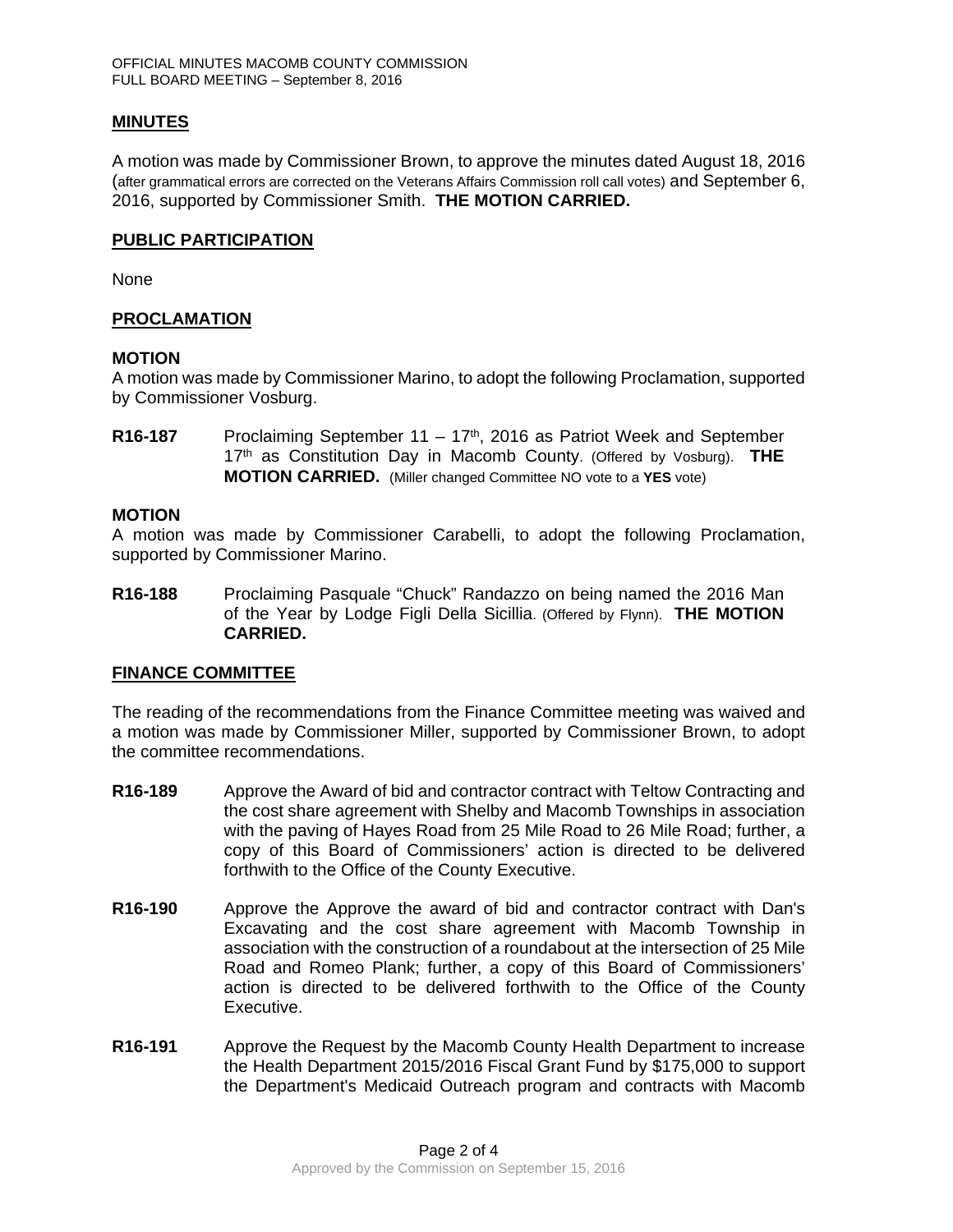Children's Healthcare Access Program (MCHAP) and Michigan Association of United Ways (MAUW); further, a copy of this Board of Commissioners' action is directed to be delivered forthwith to the Office of the County Executive.

#### **THE MOTION CARRIED.**

#### **CORRESPONDENCE**

a) Application for Industrial Facilities Exemption Certificate

#### **MOTION**

**R16-192** A motion was made by Commissioner Klinefelt, to receive and file the application for Industrial Facilities Exemption Certificate, supported by Commissioner Mijac. **THE MOTION CARRIED.** 

## **BOC AGENDA POSTING UPDATE**

Given by Patti Dib, Chief of Staff

#### **NEW BUSINESS**

Chair Flynn informed the Commission on upcoming meetings.

## **PUBLIC PARTICIPATION**

None